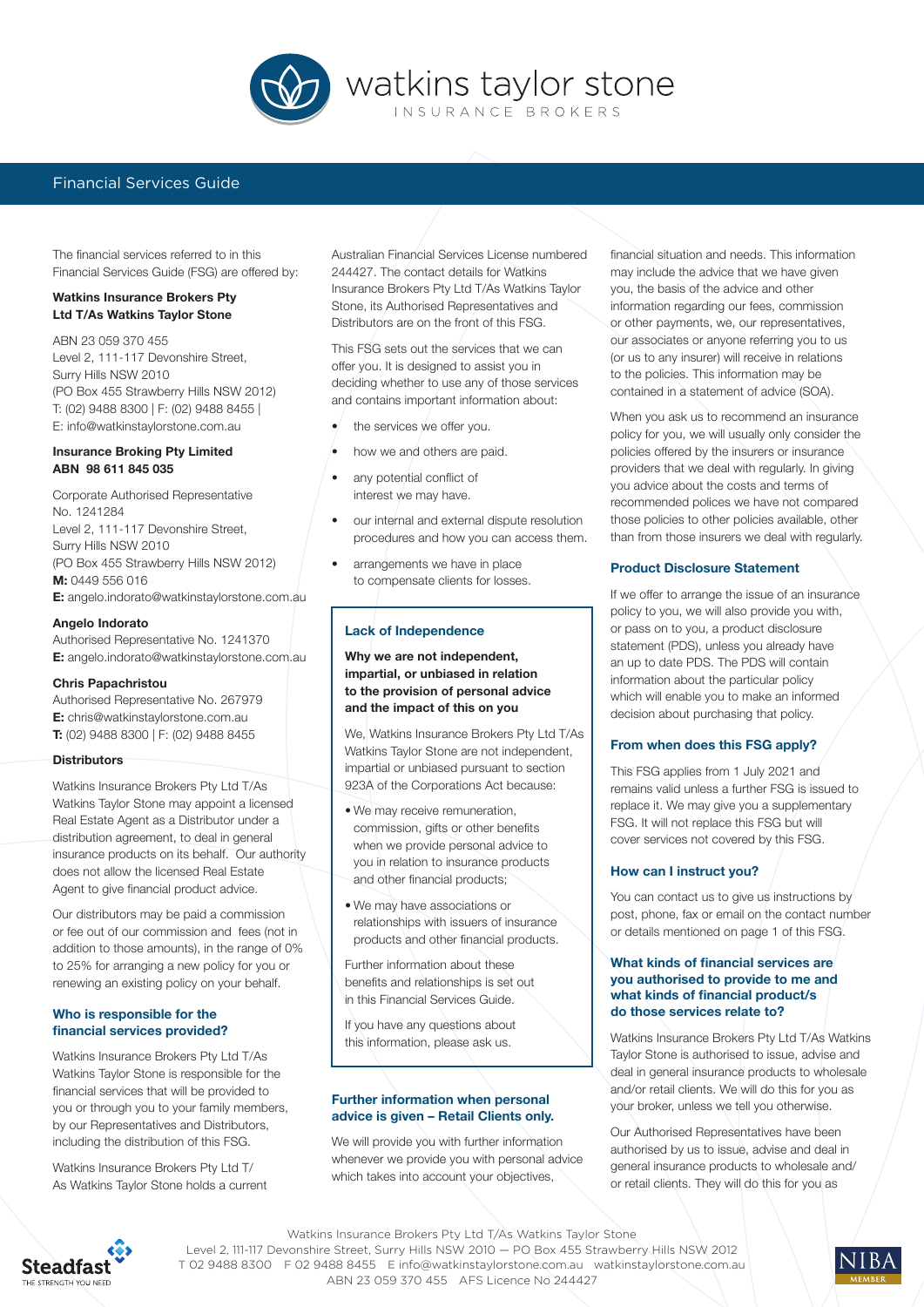

# Financial Services Guide

your broker, unless they tell you otherwise.

Sometimes we will act under a binder or agency from the insurer. When we act under a binder or agency we will be acting as the agent of the insurer. This means that we represent and act for the insurer, not for you. We will tell you when we act under a binder or agency to arrange your insurance or advise you about your insurance needs.

# **Will I receive tailored advice?**

Maybe not in all cases. However, we may need information about your personal objectives, details of your current financial situation and any relevant information, so that we can arrange insurance policies for you or issue insurance policies to you or to give you advice about your insurance needs. We will ask you for the details that we need to know.

In some cases we will not ask for any of this information. If we do not ask, or if you do not give us all of the information we ask for, any advice you receive may not be appropriate to your needs, objectives and financial situation.

You should read the warnings contained in any SOA, or any other warnings that we give you, carefully before making any decision about an insurance policy.

Where we provide you with advice about your insurance arrangements, that advice is current at the time that we give it. We will review your insurance arrangements when you inform us about changes in your circumstances.

## **Contractual Liability and your insurance cover**

Many commercial or business contracts contain clauses dealing with your liability (including indemnities or hold harmless clauses). Such clauses may entitle your insurers to reduce cover, or in some cases, refuse to indemnify you at all. You should seek legal advice before signing and accepting contracts. You should inform us of any clauses of this nature before you enter into them.

# **What information do you maintain in my file and can I examine my file?**

We maintain a record of your personal profile, including details of insurance policies that we arrange or issue for you. We may also

maintain records of any recommendations or advice given to you. We will retain this FSG and any other FSG given to you as well as any SOA or PDS that we give or pass on to you for the period required by law.

We are committed to implementing and promoting our privacy policy, which will ensure the privacy and security of your personal information. A copy of our privacy policy is available on request or via our website, watkinstaylorstone.com.au.

If you wish to look at your file please ask us. We will make arrangements for you to do so.

#### **How will I pay for the services provided?**

For each insurance product the insurer will charge a premium that includes any relevant taxes, charges and levies. We often receive a payment based on a percentage of this premium (excluding relevant taxes, charges and levies) called commission, which is paid to us by the insurers. However, in some cases we will also charge you a fee. You can choose to pay by any of the payment methods set out in the invoice. You are required to pay Watkins Insurance Brokers Pty Ltd T/As Watkins Taylor Stone within the time set out on the invoice.

If there is a refund or reduction of your premium as a result of a cancellation or alteration to a policy, or based on a term of your policy (such as a premium adjustment provision), we will retain any fee we have charged you. We will also retain commission depending on our arrangements with the insurer, or charge you a cancellation fee equal to the reduction in our commission.

When you pay us your premium it will be banked into our trust account. We retain the commission from the premium you pay us and remit the balance to the insurer in accordance with our arrangements with the insurer. We will earn interest on the premium while it is in our trust account or we may invest the premium and earn a return. We will retain any interest or return on investment earned on the premium.

## **How are any commissions, fees or other benefits calculated for providing the financial services?**

Our commission will be calculated based on the following formula:

#### $X = Y\% \times P$

In this formula:

 $X =$  our commission

Y% = the percentage commission paid to us by the insurer. Our commission varies between 0% and 30%.

 $P =$  the amount you pay for any insurance policy (less any government fees or charges included in that amount).

Any fees that we charge you will be based on the amount of time to place and maintain the policy of insurance for the insured period.

We may pay commissions, fees or benefits to others who refer you to us or refer us to an insurer. We pay commissions to those people out of our commission or fees (not in addition to those amounts), in the range of 0% to 50% of our commission or fees.

If your rental property is managed by a licensed real estate agent, they may be paid a commission or fee out of our commission or fees (not in addition to those amounts), in the range of 0% to 40% for arranging a new policy on your behalf or renewing an existing policy for you.

We may receive commissions, fees or benefits from others when, with your consent, we refer you to them for services or advice outside of our expertise. The amount we receive may range from 0% to 50% of the commission earned by a third party provider, or we may be paid a fee by the third party provider.

Our employees that will assist you with your insurance needs will be paid a market salary.

In respect of insurance arranged by Authorised Representatives, Watkins Insurance Brokers Pty Ltd T/As Watkins Taylor Stone deducts a management fee of between 0% and 35% from the total commission and broker fee received, the remainder of the amount received is paid to the Corporate Authorised Representative.

If we give you personal advice, we will inform you of any fees, commission or other payments we, our associates or anyone referring you to us (or us to any insurer) will receive in relation to the policies that are the subject of the advice.

See below for information on the Steadfast association and commission.



Watkins Insurance Brokers Pty Ltd T/As Watkins Taylor Stone Level 2, 111-117 Devonshire Street, Surry Hills NSW 2010 — PO Box 455 Strawberry Hills NSW 2012 T 02 9488 8300 F 02 9488 8455 E info@watkinstaylorstone.com.au watkinstaylorstone.com.au ABN 23 059 370 455 AFS Licence No 244427